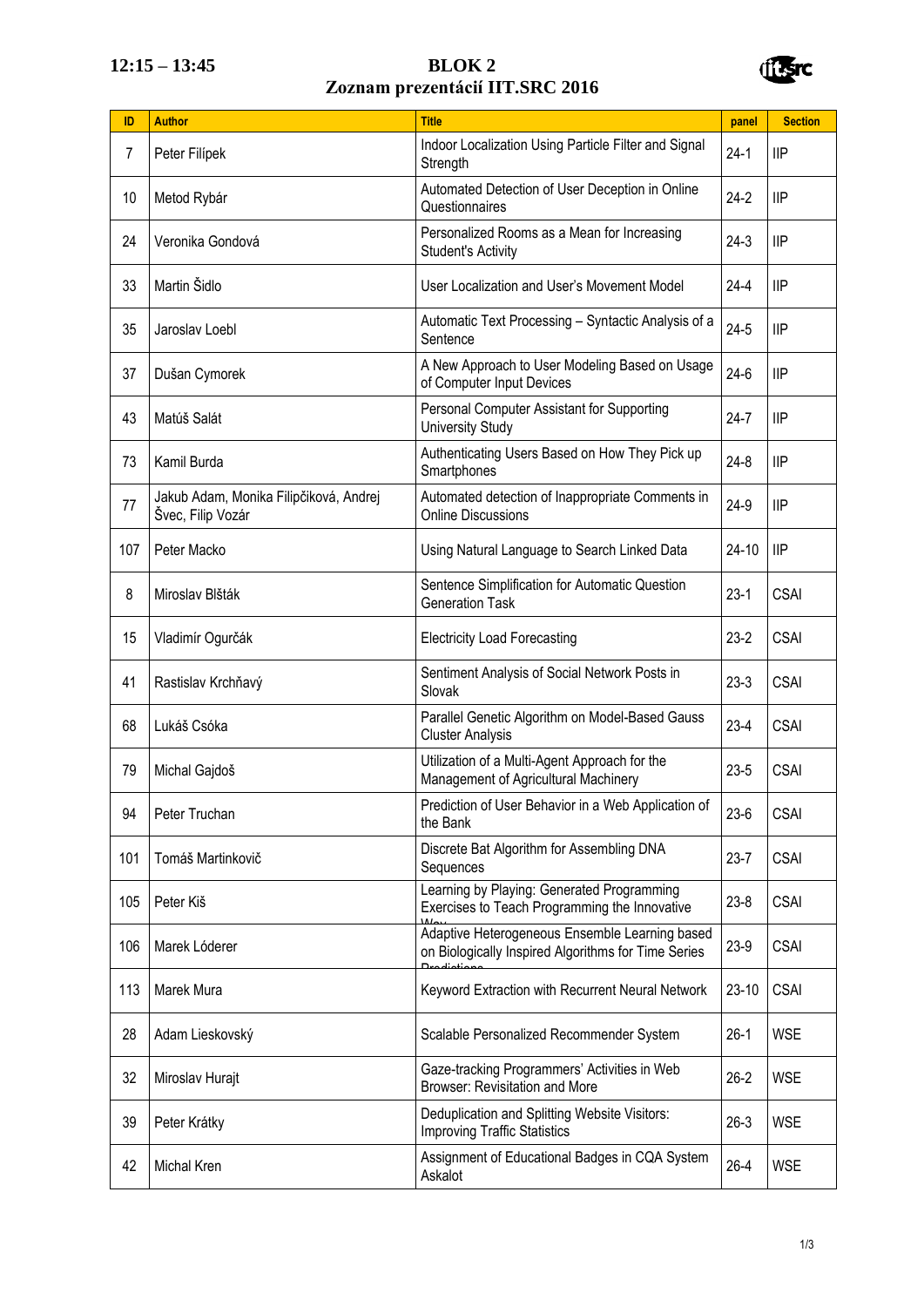## **12:15 – 13:45 BLOK 2 Zoznam prezentácií IIT.SRC 2016**



| ID  | <b>Author</b>                  | <b>Title</b>                                                                                   |          | <b>Section</b> |
|-----|--------------------------------|------------------------------------------------------------------------------------------------|----------|----------------|
| 49  | Matej Kloska                   | Support for Domain Model Authoring                                                             |          | <b>WSE</b>     |
| 63  | Vladimír Demčák                | News Recommendation using Implicit Feedback                                                    | $26 - 6$ | <b>WSE</b>     |
| 98  | Ondrej Kaššák                  | User Model Specialized for Session Exit Intent<br><b>Prediction Task</b>                       | $26 - 7$ | <b>WSE</b>     |
| 110 | L'ubomír Vnenk                 | Classifying Human Work Activity on the Web Space                                               | $26 - 8$ | <b>WSE</b>     |
| 16  | Lukáš Markovič                 | <b>Towards Rule Based Refactoring</b>                                                          | $25-1$   | <b>SE</b>      |
| 21  | Sandra Kostova                 | Aspect-Oriented Change Realization in Mobile<br><b>Applications: Preliminary Study Results</b> | $25 - 2$ | <b>SE</b>      |
| 66  | Miroslav Šafárik               | Recommendation of Software Developers for Bug<br>Fixing                                        | $25-3$   | <b>SE</b>      |
| 81  | Barbora Pavlíková              | Identification of Important Places in Source Code by<br><b>Eye Tracking Programmers</b>        | $25 - 4$ | <b>SE</b>      |
| 90  | Juraj Vincúr                   | Cluster-based Approach to Aspect Mining                                                        | $25 - 5$ | <b>SE</b>      |
| 116 | Martin Konôpka, Karol Rástočný | On the Tracks of Software Development                                                          | $25-6$   | <b>SE</b>      |
| 85  | Pavol Poljak                   | Recommendation of Application Versions                                                         | $25 - 7$ | <b>SE</b>      |
| 14  | Rudolf Grežo                   | Network Traffic Engineering in Software-Defined<br><b>Networks</b>                             | $22 - 1$ | <b>CNCS</b>    |
| 47  | Marek Spurný                   | Configurable Spare Database Reduction for RAMs                                                 | $22 - 2$ | <b>CNCS</b>    |
| 52  | Juraj Šubín                    | A New Automatic MBIST Generation System for<br><b>Embedded Memories in SoCs</b>                | $22-3$   | <b>CNCS</b>    |
| 61  | Róbert Tamáši                  | An Improved Method for Path Criticality Calculation                                            | $22 - 4$ | <b>CNCS</b>    |
| 67  | Lukáš Marták                   | Simulating Communication in Unreliable Networks                                                | $22 - 5$ | <b>CNCS</b>    |
| 84  | Tomáš Morvay                   | Home Network Security                                                                          | $22-6$   | <b>CNCS</b>    |
| 91  | Rastislav Bencel               | The Seamless Wi-Fi Handover in SDN Architecture                                                | $22 - 7$ | <b>CNCS</b>    |
| 103 | Filip Šoltés                   | Use of a Dendritic Cell Algorithm in Web System<br><b>Anomaly Detection</b>                    | $22 - 8$ | <b>CNCS</b>    |
| 119 | Ondrej Perešíni                | Topology Effective Routing in the Capillary<br><b>Networks</b>                                 | $22-9$   | <b>CNCS</b>    |
| 3   | Michal Polko                   | Animation of Subdivision Surfaces with<br><b>Displacement Maps</b>                             | $21 - 1$ | <b>CGMV</b>    |
| 19  | Martin Mokrý                   | Sound Classification Based on Feature Extraction                                               | $21 - 2$ | <b>CGMV</b>    |
| 26  | Martin Tamajka                 | Segmentation of Anatomical Organs in Medical<br>Data Using Supervoxels and Classification      | $21-3$   | <b>CGMV</b>    |
| 109 | Natália Trybulová              | Providing Services to Customers by Means of<br>Funtoro System                                  | $21 - 4$ | <b>CGMV</b>    |